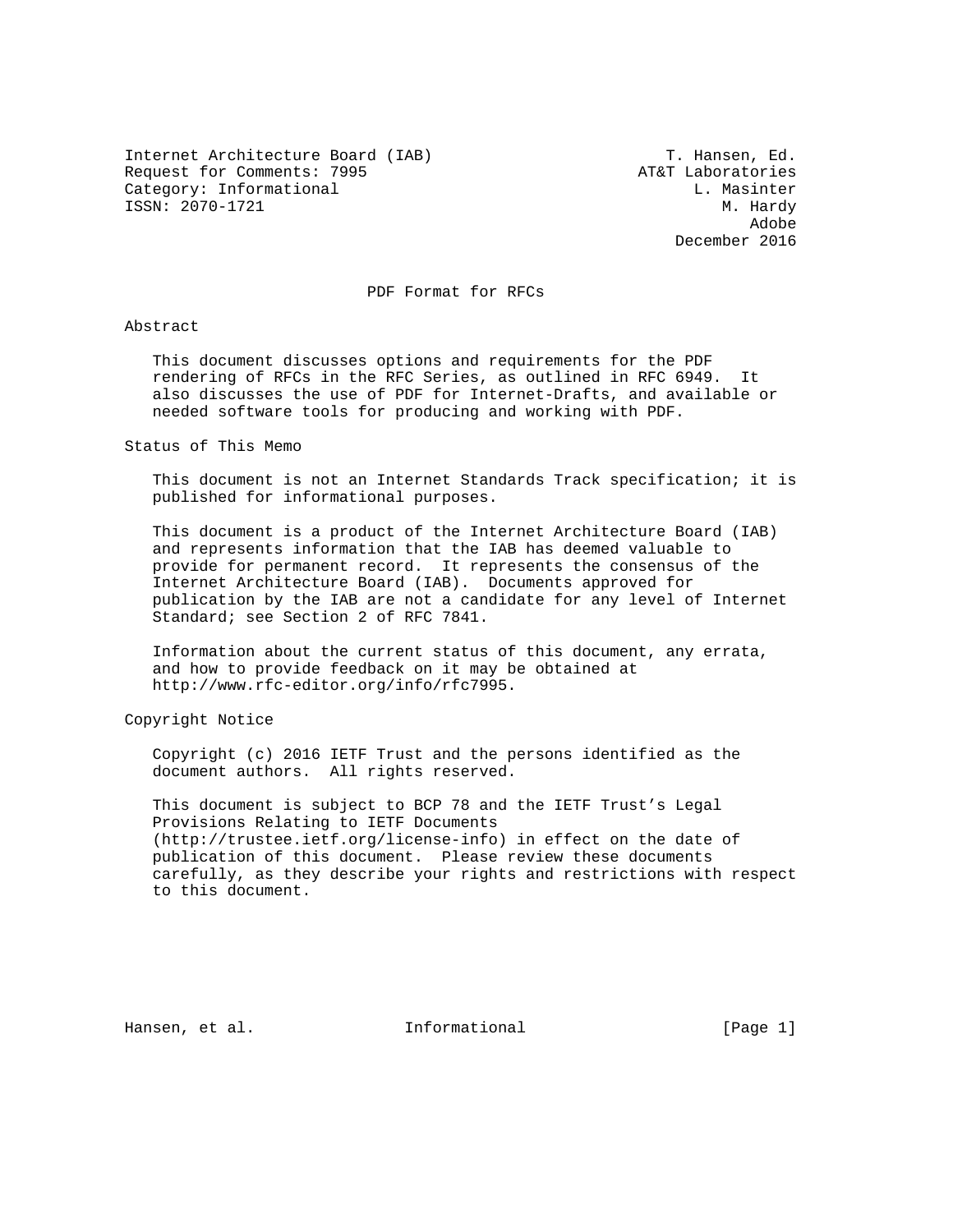Table of Contents

| 2. Choosing PDF Versions and Standards 3                 |
|----------------------------------------------------------|
| 3. Options and Requirements for PDF RFCs 4               |
|                                                          |
| 3.1.1. General Visible Requirements 5                    |
|                                                          |
|                                                          |
|                                                          |
|                                                          |
|                                                          |
|                                                          |
|                                                          |
|                                                          |
| 3.2. "Invisible" Options and Requirements 10             |
| 3.2.1. Internal Text Representation 10                   |
|                                                          |
| 3.2.3. Image Processing (Artwork) 12                     |
| 3.2.4. Text Description of Images (Alt-Text) 12          |
|                                                          |
| 3.2.6. Document Structure Support 13                     |
|                                                          |
|                                                          |
|                                                          |
|                                                          |
|                                                          |
|                                                          |
| Appendix A. History and Current Use of PDF with RFCs and |
|                                                          |
|                                                          |
|                                                          |
| Appendix B. Paged Content Layout Quality 18              |
|                                                          |
|                                                          |
|                                                          |
|                                                          |
|                                                          |
|                                                          |
|                                                          |
|                                                          |
|                                                          |

Hansen, et al. 1nformational 1999 [Page 2]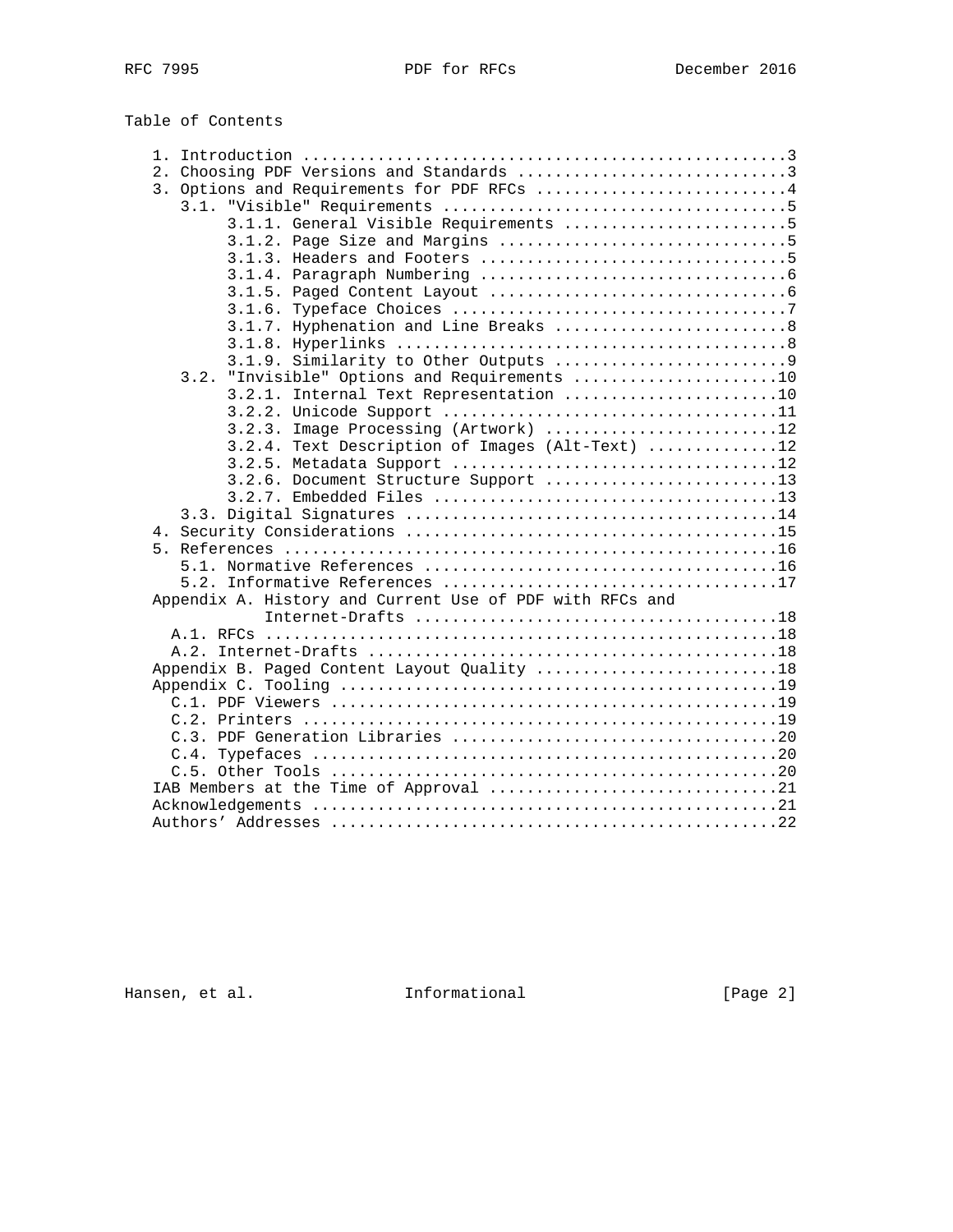# 1. Introduction

 The RFC Series is evolving, as outlined in [RFC6949]. Future documents will use a canonical format, XML, with renderings in various formats, including PDF.

 Because PDF has a wide range of capabilities and alternatives, not all PDFs are "equal". For example, visually similar documents could consist of scanned or rasterized images, or include text layout options, hyperlinks, embedded fonts, and digital signatures. (See [APP-PDF] for a history of PDF.)

 This document explains some of the relevant options and makes recommendations, for both the RFC Series and Internet-Drafts.

 The PDF format and the tools to manipulate it are not as well known as those for the other RFC formats, at least in the IETF community. This document discusses some of the processes for creating and using PDFs using both open source and commercial products.

 The details described in this document are expected to change based on experience gained in implementing the new publication toolsets. Revised documents will be published capturing those changes as the toolsets are completed. Other implementers must not expect those changes to remain backwards-compatible with the details described in this document.

2. Choosing PDF Versions and Standards

 PDF [PDF] has gone through several revisions, primarily for the addition of features. PDF features have generally been added in a way that older viewers "fail gracefully", but even so, the older the PDF version produced, the more legacy viewers will support that version but the fewer features will be enabled.

 As PDF has evolved a broad set of capabilities, additional standards for PDF files are applicable. These standards establish ground rules that are important for specific applications. For example, PDF/X was specifically designed for Prepress digital data exchange, with careful attention to color management and printing instructions. The PDF/E standard was designed for engineering documents with dynamic workflows (where a document continues to be revised after publication) and allows interactive media (including animation and 3D).

Hansen, et al. 1nformational 1999 [Page 3]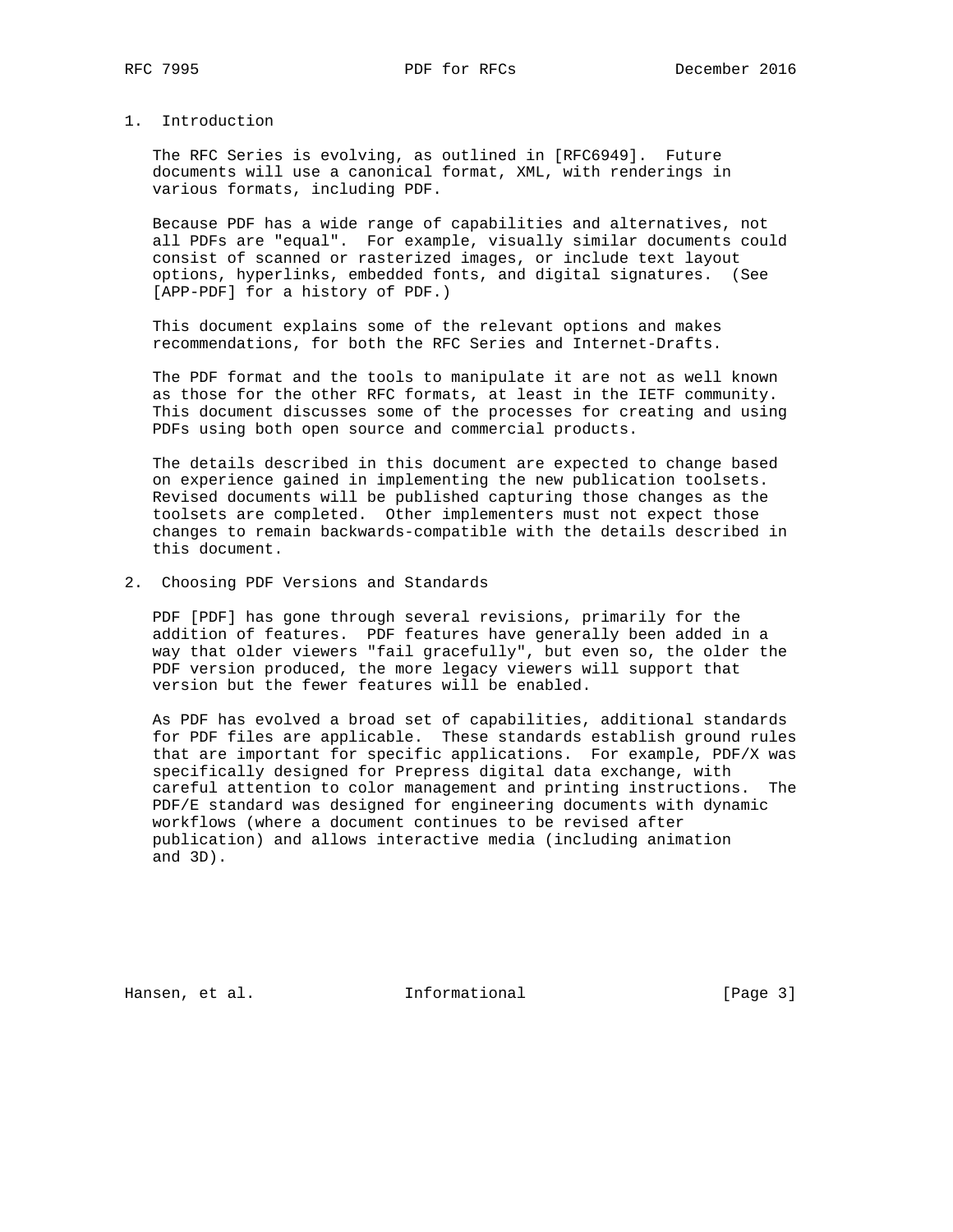Two additional standards families are important to the RFC format, though: long-term preservation (PDF/A), and user accessibility (PDF/UA [PDFUA]). These then have sub-profiles (PDF/A-1, PDF/A-2 [PDFA2], PDF/A-3 [PDFA3]), each of which has conformance levels. These standards are then supported by various software libraries and tools.

 It is effective and useful to use these standards to capture PDF for RFC requirements, and they will make the PDF files useful in workflows that expect them.

Recommendations:

- o Use PDF 1.7; although relatively recent, it is well supported by widely available viewers.
- o For RFCs, require PDF/A-3 with conformance level "U". This captures the archivability and long-term stability of PDF 1.7 files, mandatory Unicode mapping (Sections 14.8.2.4.2 ("Unicode Mapping in Tagged PDF") and 9.10.2 ("Mapping Character Codes to Unicode Values") of [PDF]), and many of the requirement features.
- o Use PDF/A-3 for embedding additional data (including the XML source file) in RFCs and Internet-Drafts.
- o Use PDF/UA for user accessibility.
- 3. Options and Requirements for PDF RFCs

 This section lays out options and requirements for PDFs produced by the RFC Editor for RFCs. There are two subsections: Section 3.1 covers "visible" requirements related to how the PDF normally appears when it is viewed with a PDF viewer; Section 3.2 covers "invisible" options and requirements, which primarily affect the ability to process PDFs in other ways but do not ordinarily control the way the document appears. (Of course, a viewer UI might display processing capabilities, such as showing whether a document has been digitally signed.)

 In many cases, the choice of PDF requirements is heavily influenced by the capabilities of available tools to create PDFs. Most of the discussion of tooling is to be found in Appendix C.

Hansen, et al. 1nformational 1999 [Page 4]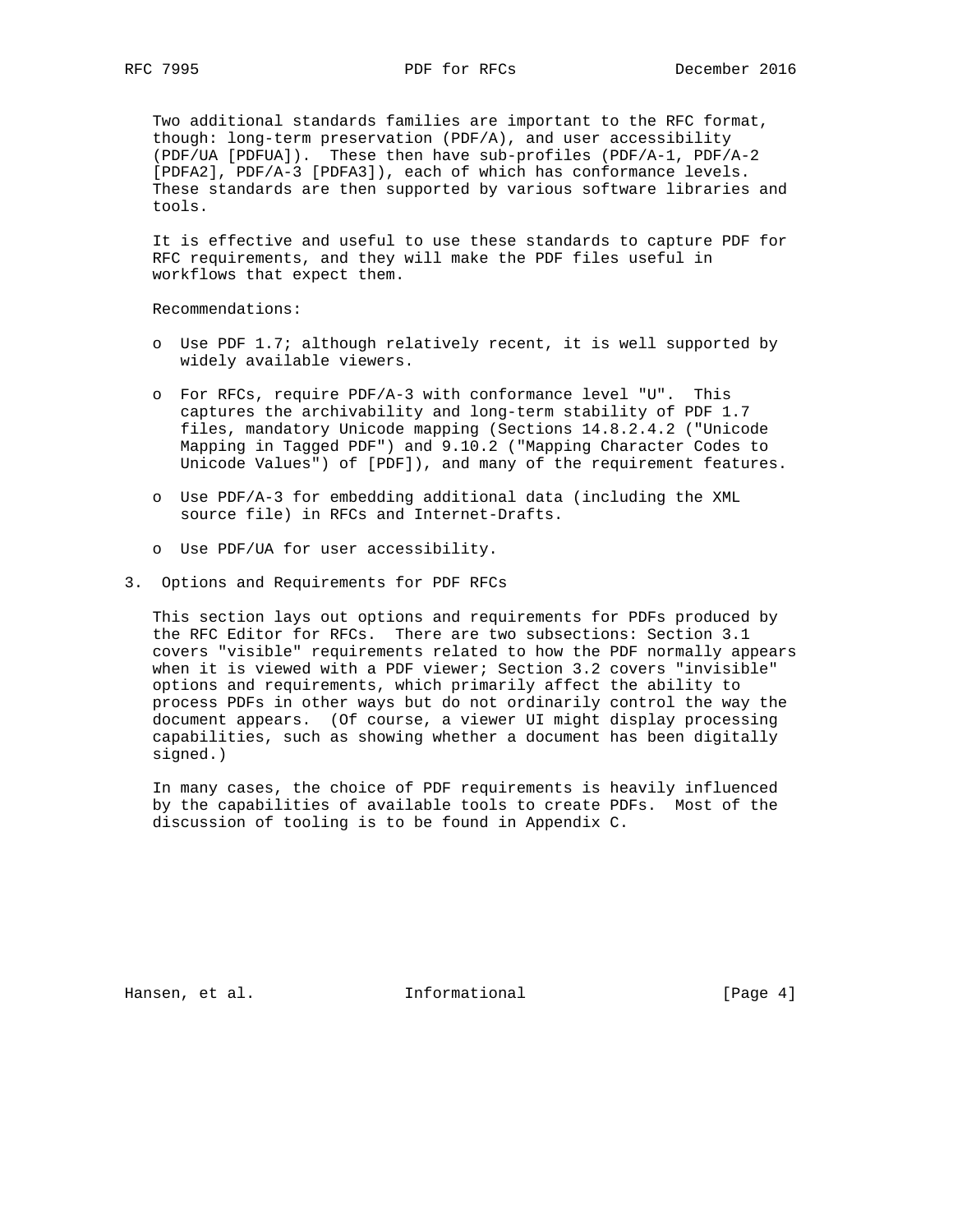# 3.1. "Visible" Requirements

PDF supports rich visible layout of fixed-sized pages.

3.1.1. General Visible Requirements

 For a consistent "look" of RFCs and good style, the PDFs produced by the RFC Editor should have a clear, consistent, identifiable, and easy-to-read style. They should print well on the widest range of printers and should look good on displays of varying resolution.

3.1.2. Page Size and Margins

 PDF files are laid out for a particular size of page and margins. There are two paper sizes in common use: "US Letter" (8.5x11 inches, 216x279 mm, in popular use in North America) and "A4" (210x297 mm, 8.27x11.7 inches, standard for the rest of the world). Usually, PDF printing software is used in a "shrink to fit" mode where the printing is adjusted to fit the paper in the printer. There is some controversy, but the argument that A4 is an international standard is compelling. However, if the margins and header positioning are chosen appropriately, the document can be printed without any scaling.

- Recommendation: The Internet-Draft and RFC processors should produce A4 size by default. However, the margins and header positioning need to be chosen to look good on both paper sizes without scaling. Following the advice found in [RFC2346], this means that we should use A4 portrait mode with left and right margins of 20 mm, and top and bottom margins of 33 mm.
- 3.1.3. Headers and Footers

 Page headers and footers are part of the page layout. There are a variety of options. Note that page headers and footers in PDF can be typeset in a way that the entire (longer) title might fit.

 Recommendation: Page headers and footers should contain information similar to the headings in the current text versions of documents, including page numbers, title, author, and date. However, the page headers and footers should be typeset in a way so as to be unobtrusive. The page headers and footers should be placed into the PDF in such a way that they do not interfere with screen readers.

Hansen, et al. 10 Informational 1999 [Page 5]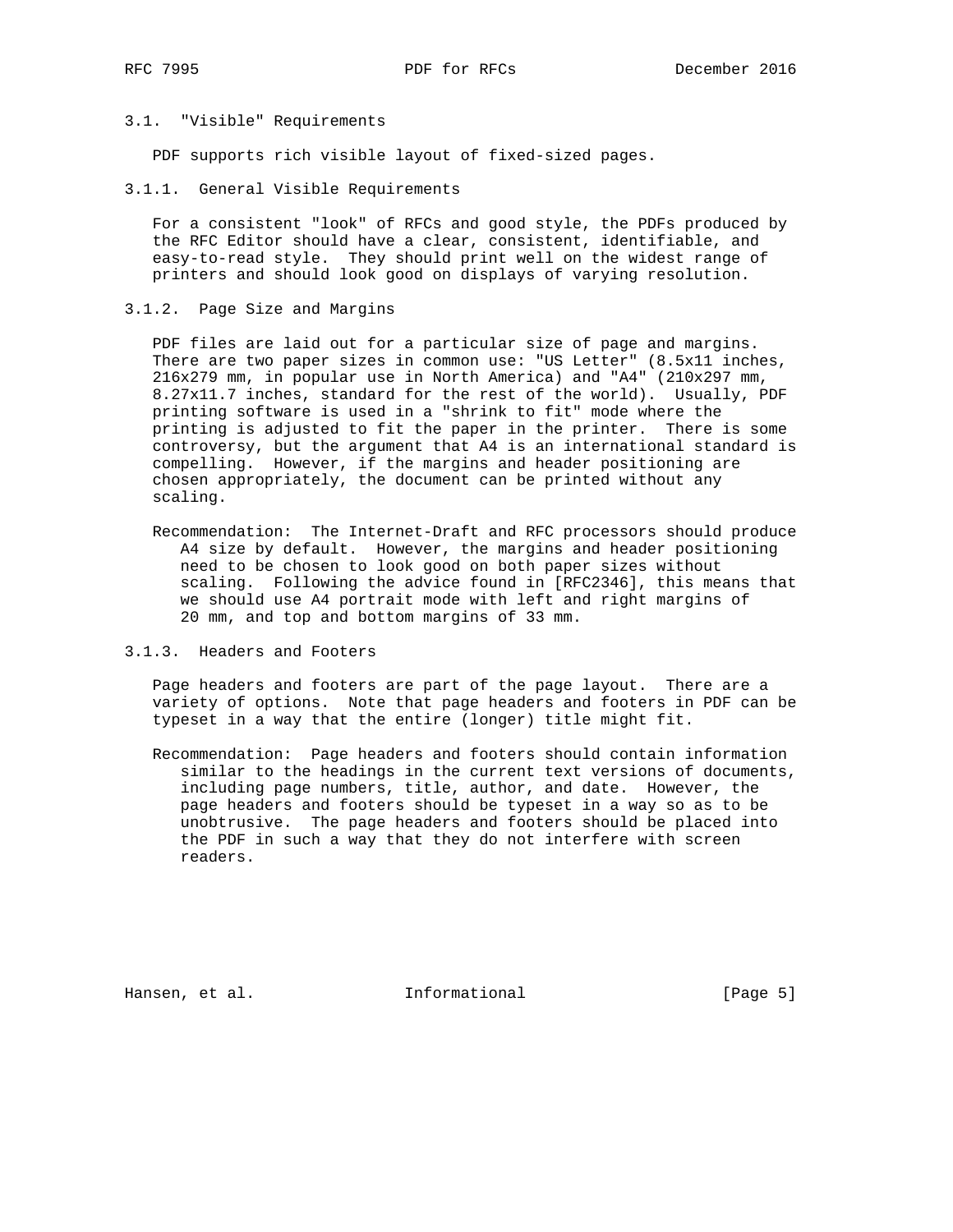### 3.1.4. Paragraph Numbering

 One common feature of the Internet-Draft output formats is optional visible paragraph numbers, to aid in discussions. In the PDF, and thus in the printed rendition, it is possible to make paragraph numbers unobtrusive and even to impinge on the margins.

 Recommendation: When the XML "editing=yes" option has been chosen, show paragraph numbers in the right margin, typeset in a way so as to be unobtrusive. (The right margin instead of the left margin prevents the paragraph numbers from being confused with the section numbers.) If possible, the paragraph numbers should be coded in such a way that they do not interfere with screen readers.

### 3.1.5. Paged Content Layout

 By its nature, PDF is paginated, so pagination issues must be considered. This is reflected in two areas: running headers and footers, and how text is laid out on a page for optimal reading.

 Appendix B describes the process of creating a paged document from running text such that related material is present on the same page together and artifacts of pagination don't interfere with easy reading of the document.

 Layout engines differ in the quality of the algorithms used to automate these processes. In some cases, the automated processes require some manual assistance to ensure, for example, that a text line intended as a heading is "kept" with the text for which it is a heading.

Recommendations:

- o Headers and footers should be printed on each page. The information should include the RFC number or Internet-Draft name, the page number, the category (e.g., Informational), a shortened version of the authors' names, the date of the RFC or Internet-Draft, and the short form of the document title.
- o Choose a layout engine so that
	- \* manual intervention is minimized
	- \* widow and orphan processing is automatic
	- \* heading and title contiguation is automatic

Hansen, et al. 1nformational 1999 [Page 6]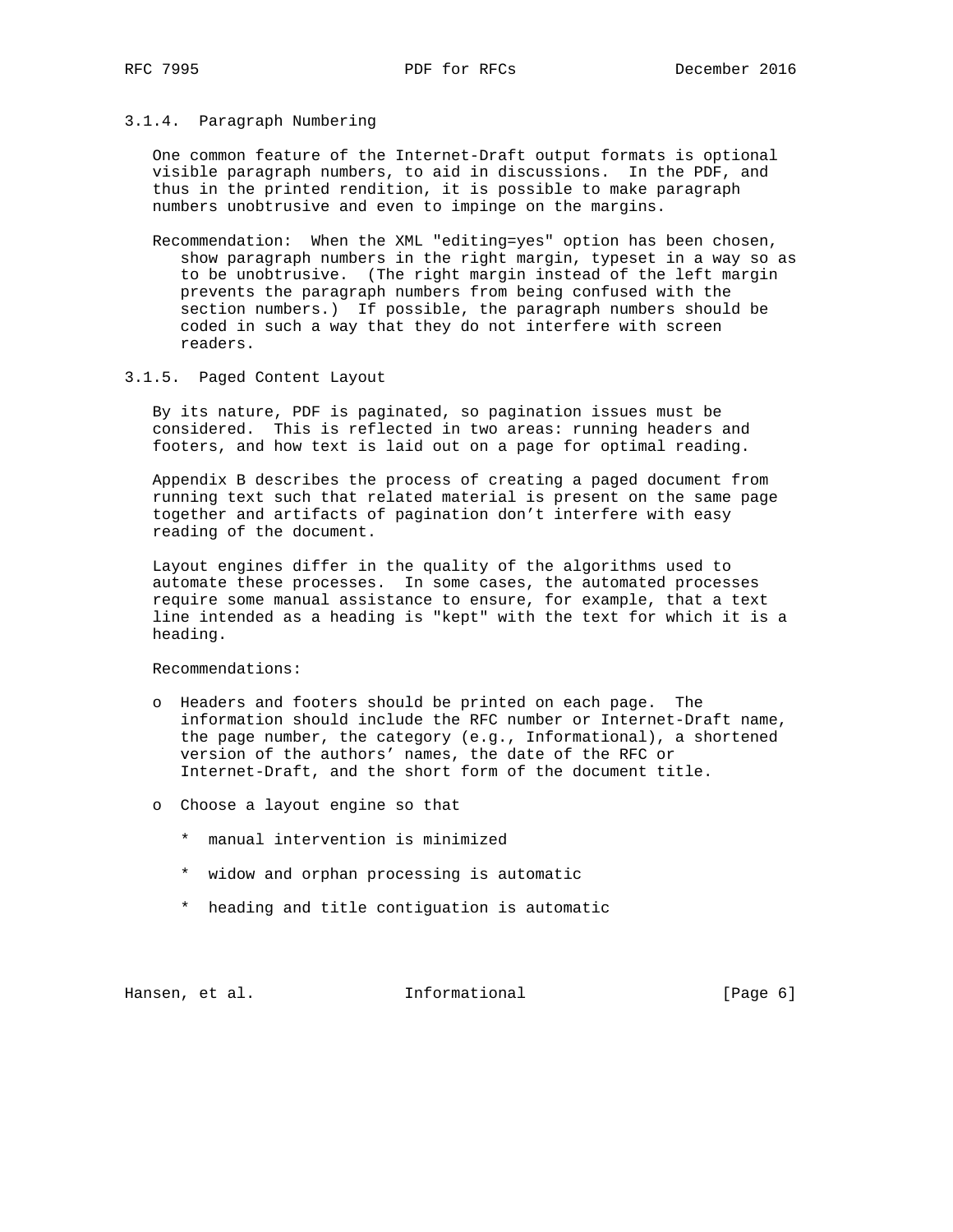#### 3.1.6. Typeface Choices

 A PDF may refer to a font by name, or it may use an embedded font. When a font is not embedded, a PDF viewer will attempt to locate a locally installed font of the same name. If it cannot find an exact match, it will find a "close match". If a close match is not available, it will fall back to something implementation dependent and usually undesirable.

 In addition, the PDF/A standards mandate the embedding of fonts. Instead of using additional software to embed the fonts, the software generating the PDF files should produce PDF/A-conforming files directly, thus ensuring that all glyphs include Unicode mappings and embedded fonts from the outset.

 If the HTML version of the document is being visually mimicked, the font(s) chosen should have both variable-width and constant-width components, as well as bold and italic representations.

 The typefaces used by Internet-Drafts and by RFCs need not be identical.

 Few fonts have glyphs for the entire repertoire of Unicode characters; for this purpose, the PDF generation tool may need a set of fonts and a way of choosing them. The RFC Editor is defining where Unicode characters may be used within RFCs [RFC7997].

 Typefaces are typically licensed, and in many cases there is a fee for use by PDF creation tools; however, there is usually no fee for display or print of the embedded fonts.

Recommendations:

- o For consistent viewing, all fonts should be embedded. The fonts used must be available for use by the IETF community. Some discussion of available typefaces can be found in Appendix C.4.
- o The choice of typefaces with respect to serif, sans-serif, monospace, etc., should follow the recommendations for HTML and CSS renderings ("CSS" refers to a Cascading Style Sheet) [RFC7992] and [RFC7993].
- o The range of Unicode characters allowed in the XML source for Internet-Drafts and RFCs may be bounded by the availability of embeddable fonts with appropriate glyphs [RFC7997].

Hansen, et al. 10 Informational 1999 [Page 7]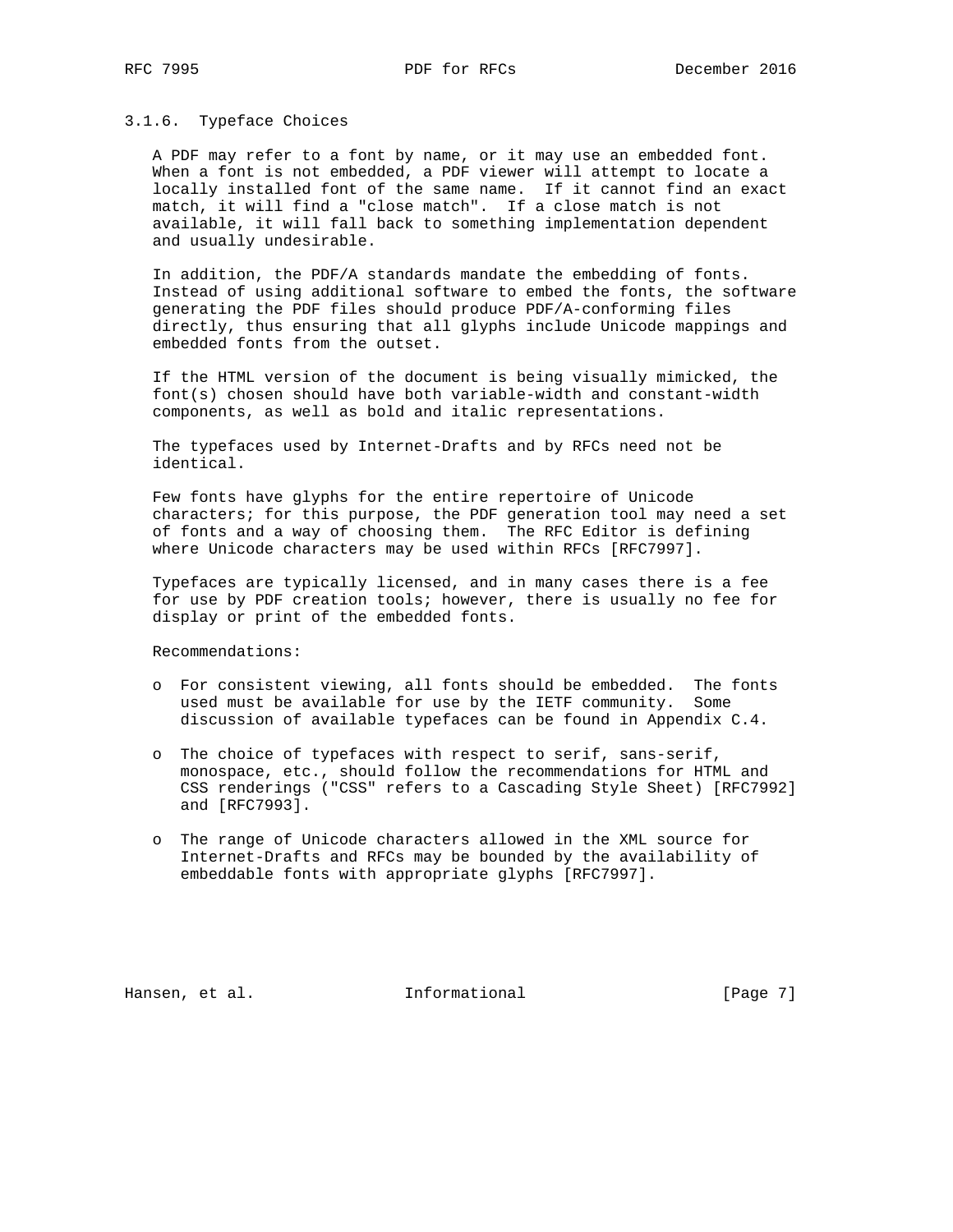3.1.7. Hyphenation and Line Breaks

 Typically, when doing page layout of running text, especially with narrow page width and long words, layout processors of English text often have the option of either hyphenating words or using existing hyphens as a place to introduce word breaks. However, inserting line breaks mid-word can be harmful when the "word" is actually a sequence of characters representing a protocol element or protocol sequence.

 Recommendation: Avoid introducing hyphenated line breaks mid-word into the visual display, consistent with requirements for plain text and HTML.

3.1.8. Hyperlinks

 PDF supports hyperlinks to sections of the same document and also to sections of other documents.

The conversion to PDF can generate:

- o hyperlinks within the document
- o hyperlinks to other RFCs and Internet-Drafts
- o hyperlinks to external locations
- o hyperlinks within a table of contents
- o hyperlinks within an index

Recommendations:

- o All hyperlinks available in the HTML rendition of the RFC should also be visible and active in the PDF produced. This includes both internal hyperlinks and hyperlinks to external resources.
- o The table of contents, including page numbers, is useful when printed. Section numbers and page numbers in the table of contents should also be hyperlinked to their respective sections in the body of the document.

Hansen, et al. 1nformational 1999 [Page 8]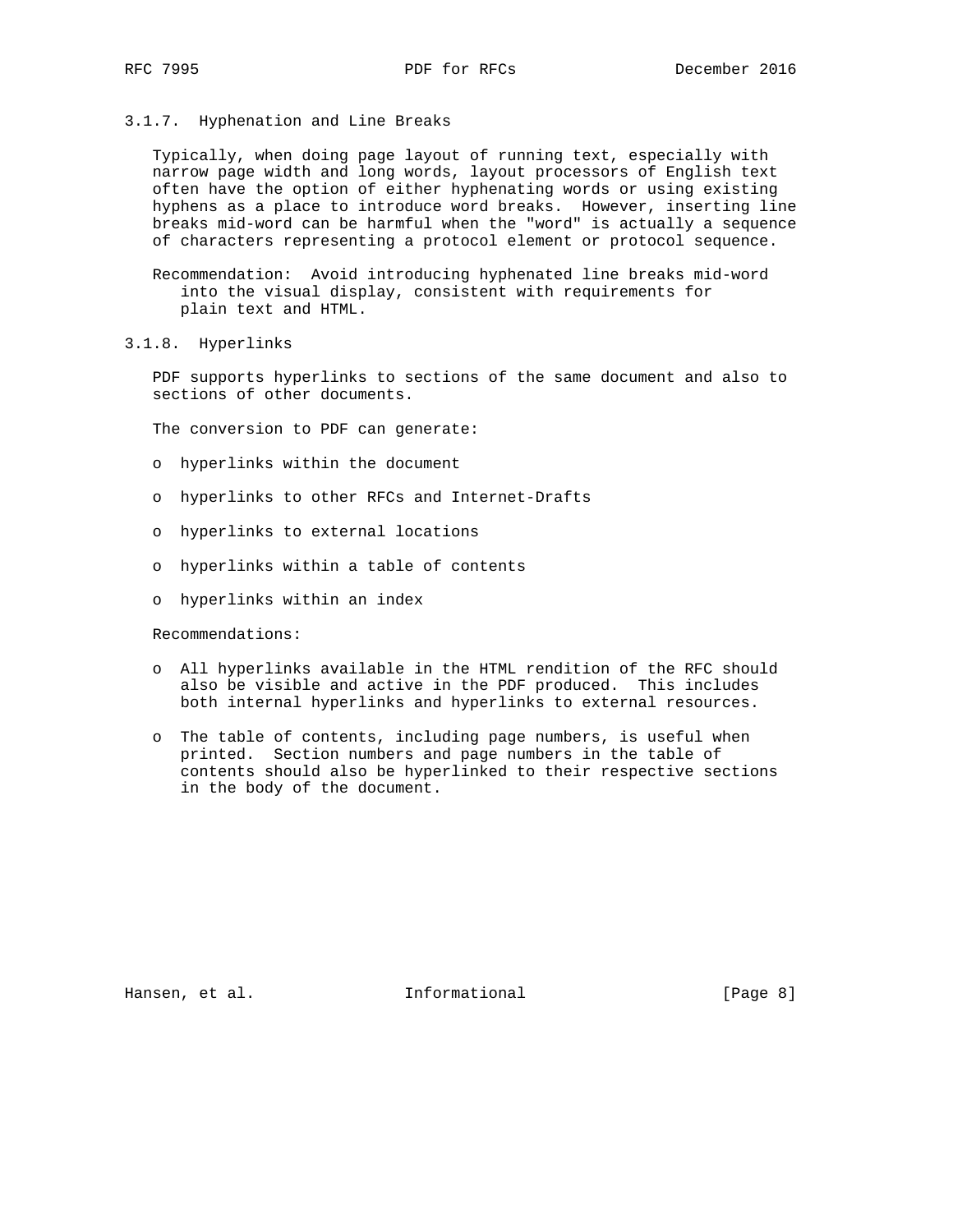- o As specified in Section 4.8.6.2 ("Referencing RFCs") of [RFC7322], hyperlinks to RFCs from the references section should point to the RFC "info" page (e.g., <https://www.rfc-editor.org/info/rfc7322>), which then links to the various formats available.
- o Hyperlinks to Internet-Drafts from the references section should point to the Datatracker entry page for the draft, which then links to the various formats available.
- 3.1.9. Similarity to Other Outputs

 There is some advantage to having the PDF files look like the text or HTML renderings of the same document. Even so, there are several options. The PDF

- 1. could look like the text version of the document, or
- 2. could look like the text version of the document but with pictures rendered as pictures instead of using their ASCII art equivalent, or
- 3. could look like the HTML version.
- Recommendation: The PDF rendition should look like the HTML rendition, at least in spirit. Some differences from the HTML rendition would include different typeface and size (chosen for printing), page numbers in the table of contents and index, and the use of page headers and footers.

 Most of the choices used for the renderings per [RFC7992] and [RFC7993] are thus applicable. See those documents for specifics on the rendering of the specific XML elements. Some notes:

- o Every place in the document that would receive an HTML ID would be given an identical PDF named destination. In addition, a named destination will be created for each page with the form "pg-#", as in "pg-35".
- o No pilcrows are generated or made visible.
- o The table of contents (generated if the XML's <rfc> element's tocInclude attribute has the value "true") [RFC7991] will have the section number linked to the section start but will also include a page number that is linked to the corresponding page. The section title and the page number will be separated by a visually appropriate separator, and the page numbers will be aligned with each other.

Hansen, et al. 1nformational 1999 [Page 9]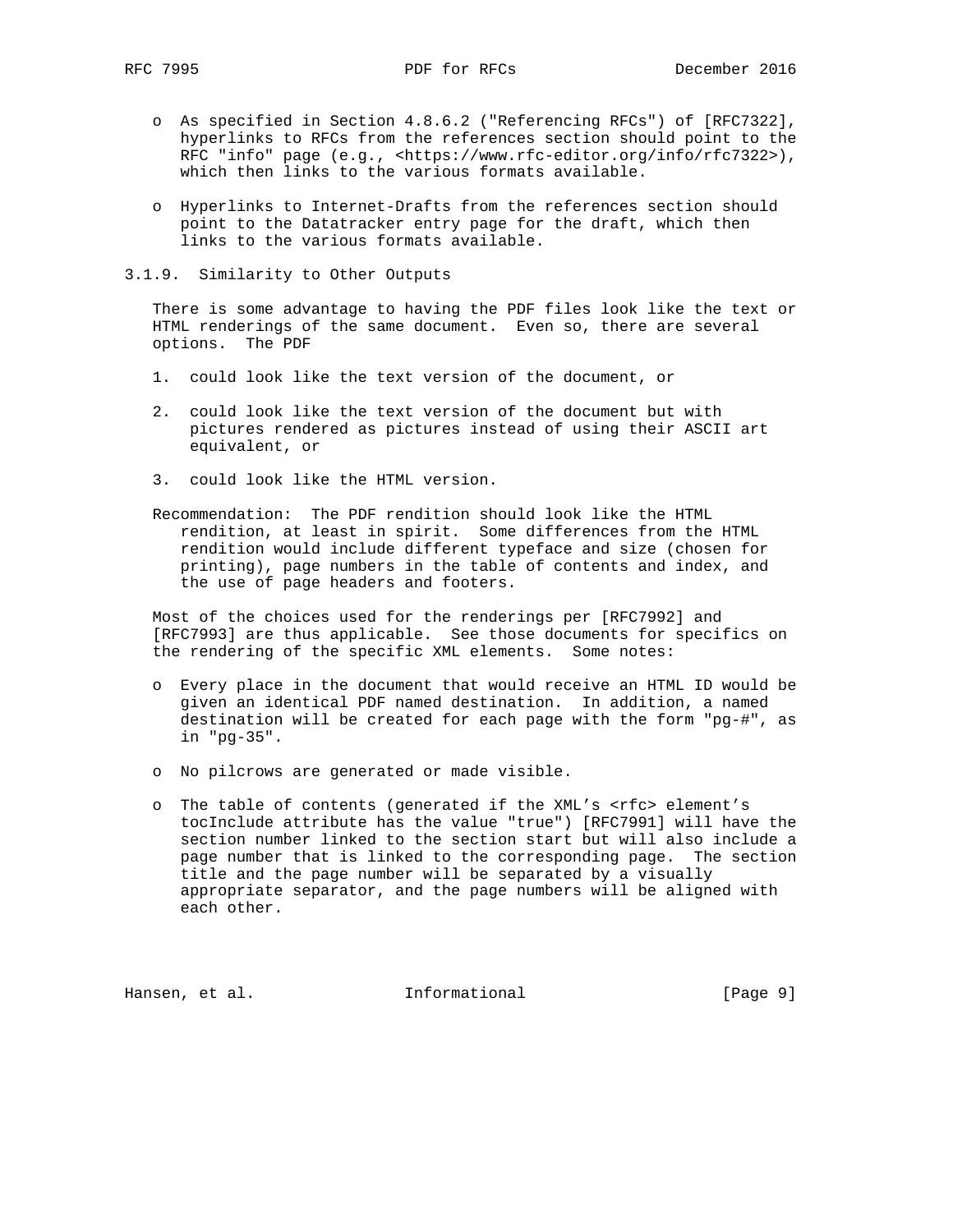- o The index (generated if the XML's <rfc> element's indexInclude attribute has the value "true") will have the section number linked to that section named destination but will also include a page number that is linked to the page named destination.
- o The running header in one line (on page 2 and all subsequent pages) has the RFC number on the left (RFC NNNN), the (possibly shortened form) title centered, and the date (Month Year) on the right. The text is rendered in a way that is visually unobtrusive.
- o The running footer in one line (on all pages) has the author's last name on the left, category centered, and the page number on the right ([Page N]). The text is rendered in a way that is visually unobtrusive.
- o We should not attempt to replicate in PDF the feature of the HTML format that includes a dynamic block that displays up-to-date information on updates, obsoletions, and errata.
- 3.2. "Invisible" Options and Requirements

 PDF offers a number of features that improve the utility of PDF files in a variety of workflows, at the cost of extra effort in the xml2rfc conversion process; the trade-offs may be different for the RFC Editor production of RFCs and for Internet-Drafts.

3.2.1. Internal Text Representation

 The contents of a PDF file can be represented in many ways. The PDF file could be generated:

- o as an image of the visual representation, such as a JPEG image of the word "IETF". That is, there might be no internal representation of letters, words, or paragraphs at all.
- o placing individual characters in position on the page, such as saying "put an 'F' here," then "put a 'T' before it," then "put an 'E' before that," then "put an 'I' before that" to render the word "IETF". That is, there might be no internal representation of words or paragraphs at all.

Hansen, et al. 10 Informational [Page 10]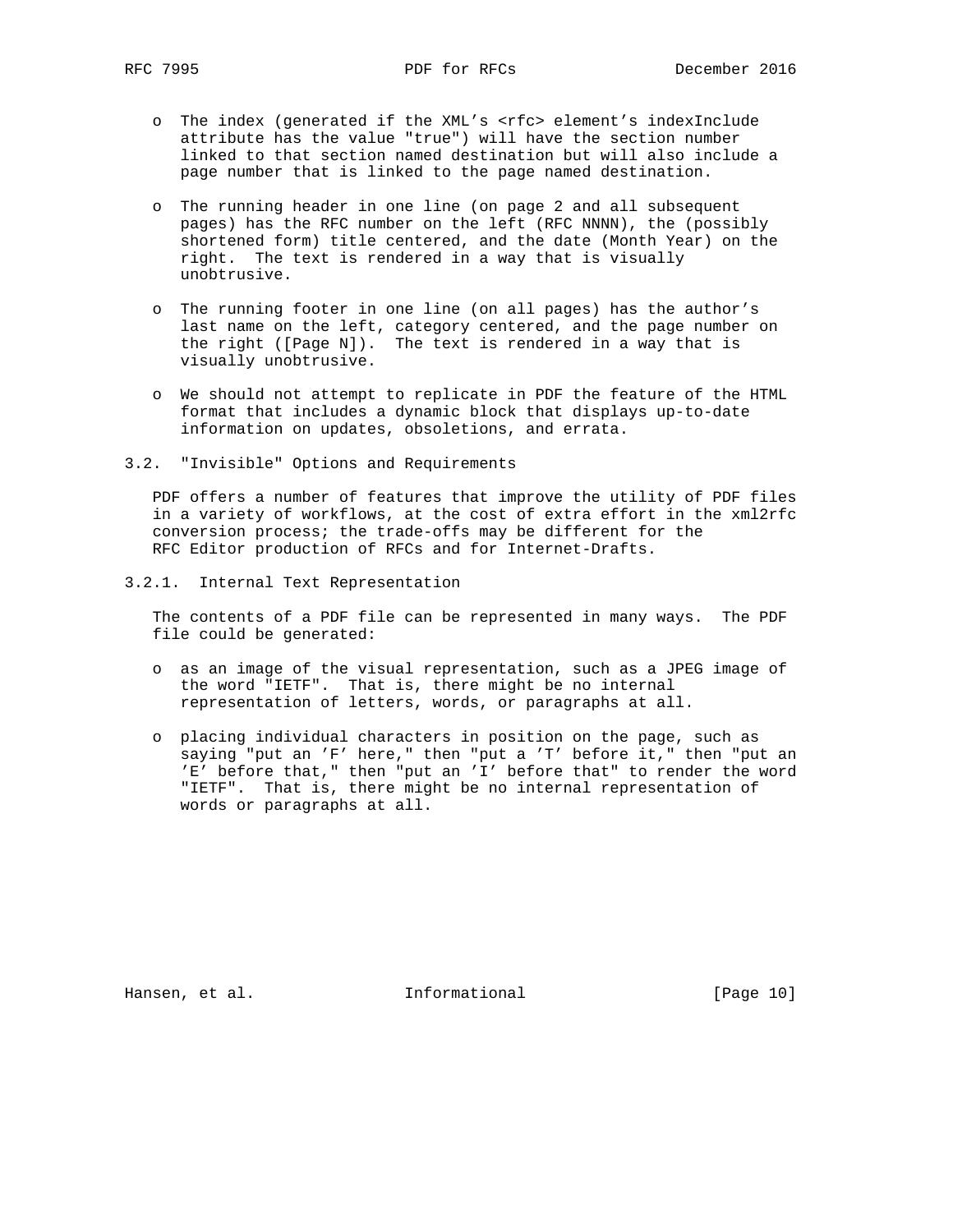- o placing words in position on the page, such as keeping the characters of the word "IETF" together. That is, there might be no internal representation of paragraphs at all.
- o ensuring that the running order of text in the content stream matches the logical reading order. That is, a sentence such as "The Internet Engineering Task Force (IETF) supports the Internet." would be kept together as a sentence, and multiple sentences within a paragraph would be kept together.

 All of these end up with essentially the same visual representation of the output. However, each level has trade-offs for auxiliary uses, such as searching or indexing, commenting and annotation, and accessibility (text-to-speech). Keeping the running order of text in the content stream in the proper order supports all of these auxiliary uses.

 In addition, the "role map" feature of PDF (Section 14.7.3 ("Structure Types") of [PDF]) would allow for the mapping of the logical tags found in the original XML into tags in the PDF.

Recommendations:

- o Text in content streams should follow the XML document's logical order (in the order of tags) to the extent possible. This will provide optimal reuse by software that does not understand Tagged PDF. (PDF/UA requires this.)
- o It might be possible to use the "role map" annotation to capture enough of the xml2rfc source structure, to the point where it is possible to reconstruct the XML source structure completely. However, there is not a compelling case to do so over embedding the original XML, as described in Section 3.2.7.

#### 3.2.2. Unicode Support

 PDF itself does not require the use of Unicode. Text is represented as a sequence of glyphs that can then be mapped to Unicode.

Recommendations:

- o PDF files generated must have the full text, as it appears in the original XML.
- o Unicode normalization may occur.

Hansen, et al. 10 methormational [Page 11]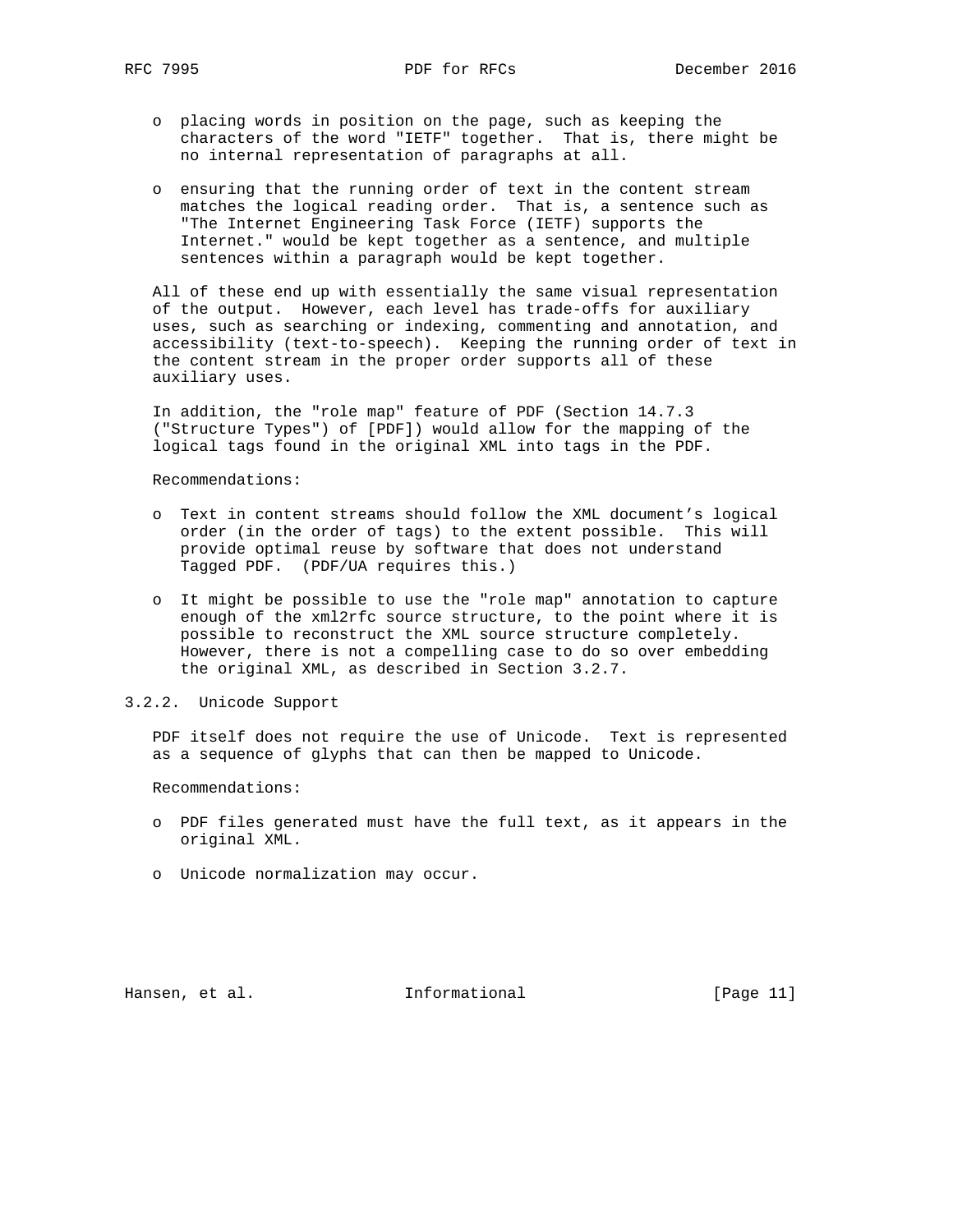- o Text within SVG for SVG images should also have Unicode mappings.
- o Alt-text for images should also support Unicode.
- 3.2.3. Image Processing (Artwork)

The XML allows both ASCII art and SVG to be used for artwork.

Recommendations:

- o If both ASCII art and SVG are available for a picture, the SVG artwork should be preferred over the ASCII artwork.
- o ASCII artwork must be rendered using a monospace font.
- 3.2.4. Text Description of Images (Alt-Text)

 Guidelines for the accessibility of PDF <http://www.w3.org/TR/WCAG20-TECHS/PDF1.html> recommend that images, formulas, and other non-text items provide textual alternatives, using the "/Alt" Tag in PDF to provide human-readable text that can be vocalized by text-to-speech technology.

 Recommendation: Any alt-text for artwork and figures available in the XML source should be stored using the PDF /Alt property. Internet-Draft authors and the RFC Editor should ensure that alt-text for all SVG or images is included within the XML source.

#### 3.2.5. Metadata Support

 Metadata encodes information about the document authors, the document series, date created, etc. Having this metadata within the PDF file allows it to be used by search engines, viewers, and other reuse tools. PDF supports embedded metadata in a variety of ways, including using the Extensible Metadata Platform (XMP) [XMP]. The RFC Editor maintains metadata about an RFC on its info page.

 Recommendation: The PDFs generated should have all of the metadata from the XML version embedded directly as XMP metadata, including the author, date, the document series, and a URL for where the document can be retrieved. This information should be consistent with the RFC Editor info page at the time of publication.

Hansen, et al. 10 Informational [Page 12]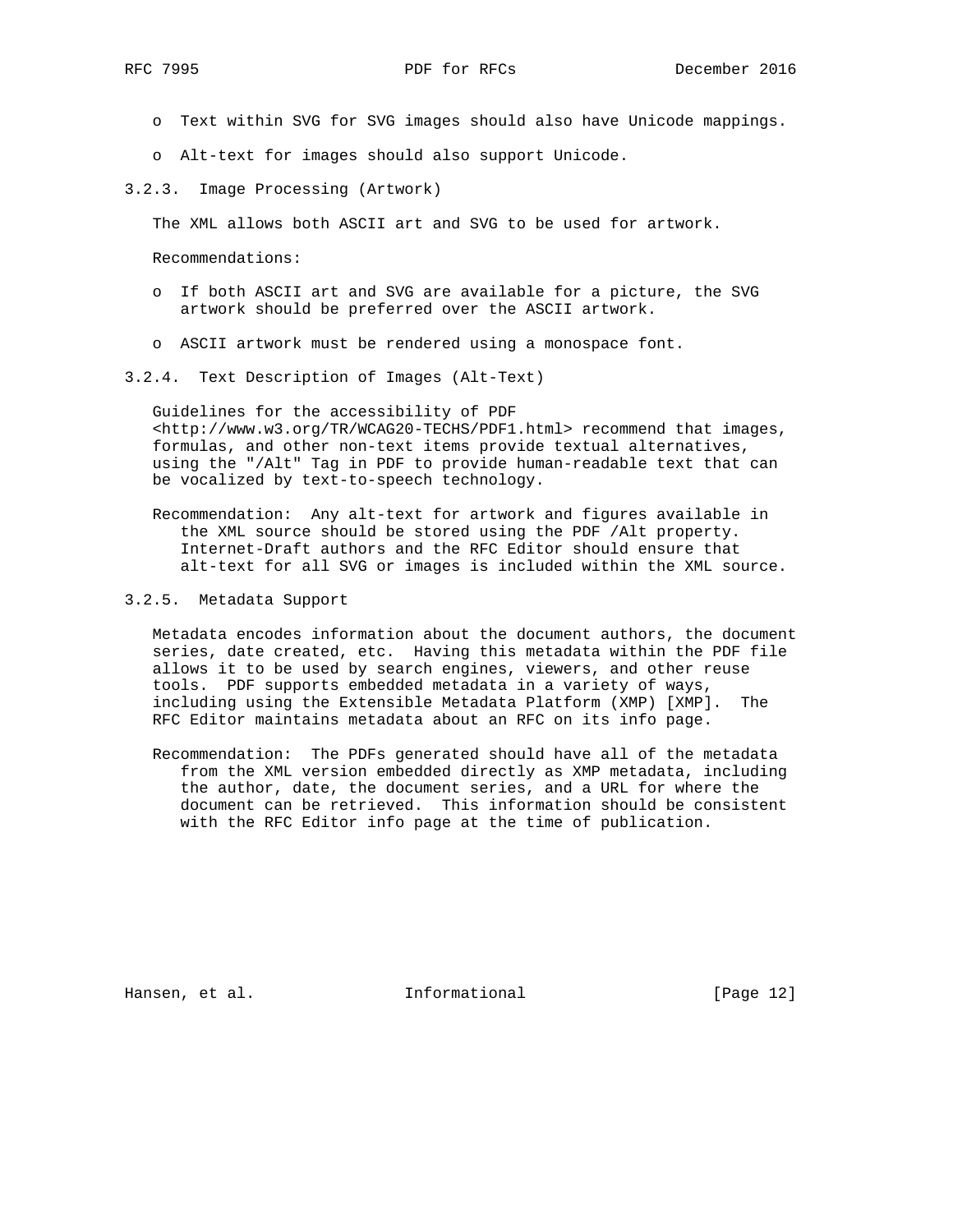### 3.2.6. Document Structure Support

 PDF supports an "outline" feature where sections of the document are marked; this could be used in addition to the table of contents as a navigation aid.

 The section structure of an RFC can be mapped into the PDF elements for the document structure. This will allow the bookmark feature of PDF readers to be used to quickly access sections of the document.

 Recommendation: The section structure of an RFC should be mapped into the PDF elements for the document structure. This would include section headings for the boilerplate sections, such as the Abstract, the Status of This Memo section, the table of contents, and the Author's Address section, plus the obvious section headings that are normally included in the table of contents. If possible, this should be done in a way that the same fragment identifiers for the HTML version of the RFC will work for the PDF version.

### 3.2.7. Embedded Files

 PDF has the capability of including other files; the files may be labeled by both a media type and a role, the AFRelationship key [PDFA3]. In this way, the PDF file also acts as a container.

Embedded content may be compressed.

 Many PDF viewers support the ability to view and extract embedded files, although this capability is not universal.

 Embedding content in the PDF file allows the PDF to act as a complete package that can be transformed, archived, and digitally signed. (Some sample code illustrating how items can be attached to a PDF file and subsequently extracted can be found at <https://github.com/Aiybe/xmptest>.) Useful possibilities:

- o Embed the source XML input file itself within the PDF. If the source SVG and images for illustrations are also embedded, this would make the PDF file totally self-referential.
- o Embed directly extractable components that are useful for independent processing, including ABNF, MIBs, and source code for reference implementations. This capability might be supported through other mechanisms from the XML source files but could also be supported within the PDF.

Hansen, et al. 100 Informational [Page 13]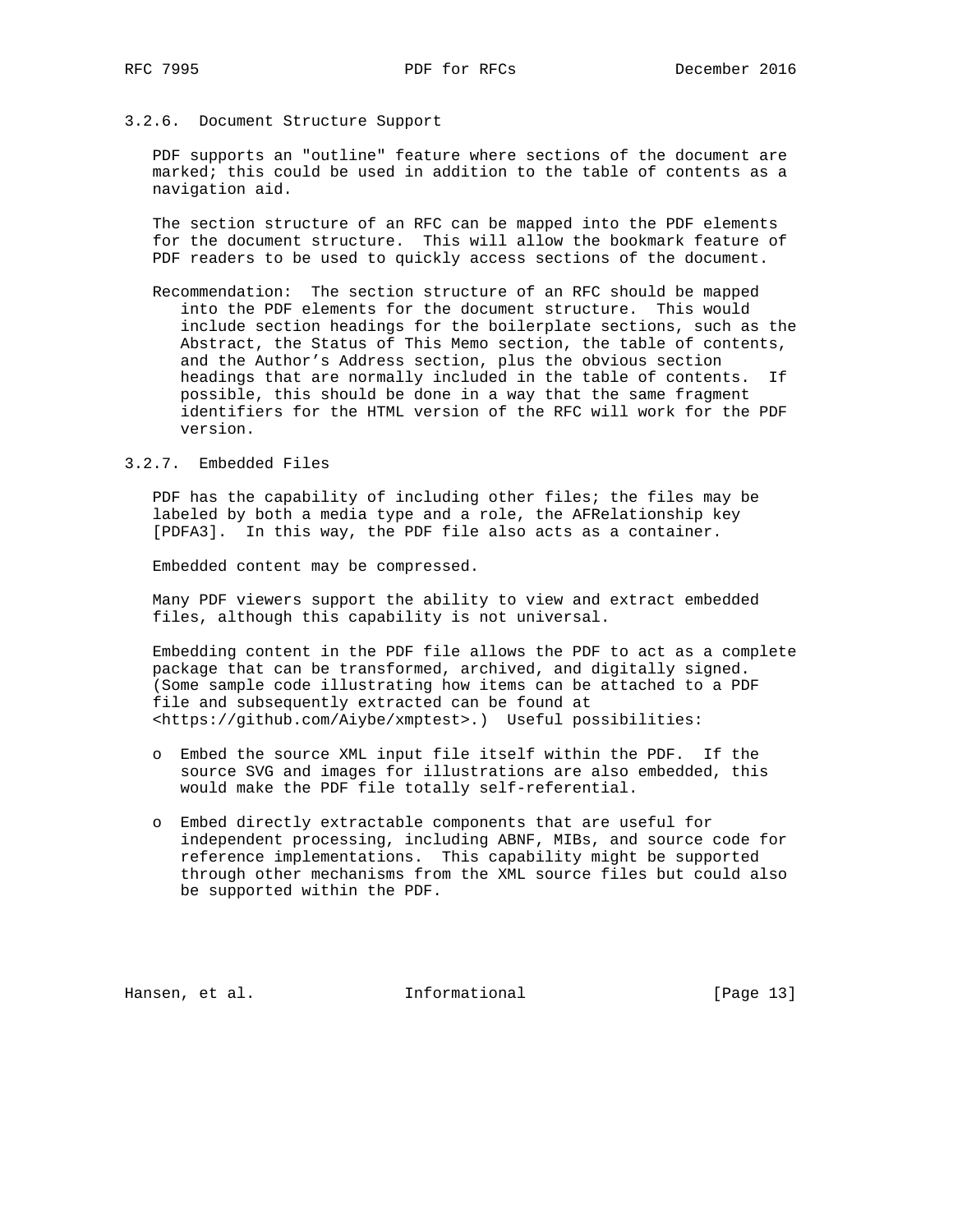o Finding, extracting, and embedding other components may require additional markup to clearly identify them and additional review to ensure the correctness of embedded files that are not visible.

Recommendations:

- o Embed the XML source and all illustrations, for RFCs, as a standard feature for xml2rfc's PDF output.
- o If possible, make this a standard feature for Internet-Drafts as well.
- o Named <sourcecode> entries should be embedded.
- o Bitmap images (SVG sources, JPEGs, PNGs, etc.) should be embedded.
- 3.3. Digital Signatures

 The RFC Editor and staff are at times called to provide evidence that a particular RFC is the "original" and has not been modified; digital signatures can provide that verification. As signatures also apply to embedded content, embedding the XML source will provide a way of signing the source XML that was used to produce the PDF file as well.

 PDF has supported digital signatures since PDF 1.2, and there are multiple methods and options available for signing PDF files. The method chosen for the signing of Internet-Drafts and RFCs will be determined by separate policy.

 If PDF digital signatures are chosen, the authors suggest the following:

- o PDF documents generated by the Internet-Draft upload tools should be signed with no restrictions on what can be done to the documents afterwards.
- o If Internet-Drafts are allowed to be uploaded in PDF form by an individual, the signature being added should be set in the same way as that noted in the previous paragraph. A PDF that would not allow the IETF Secretariat to re-sign it in that fashion should be rejected.
- o PDF documents generated by the RFC Editor should be signed and certified, and restrictions placed on them to only allow additional signatures and comments (markup) to be added.

Hansen, et al. 10 Informational [Page 14]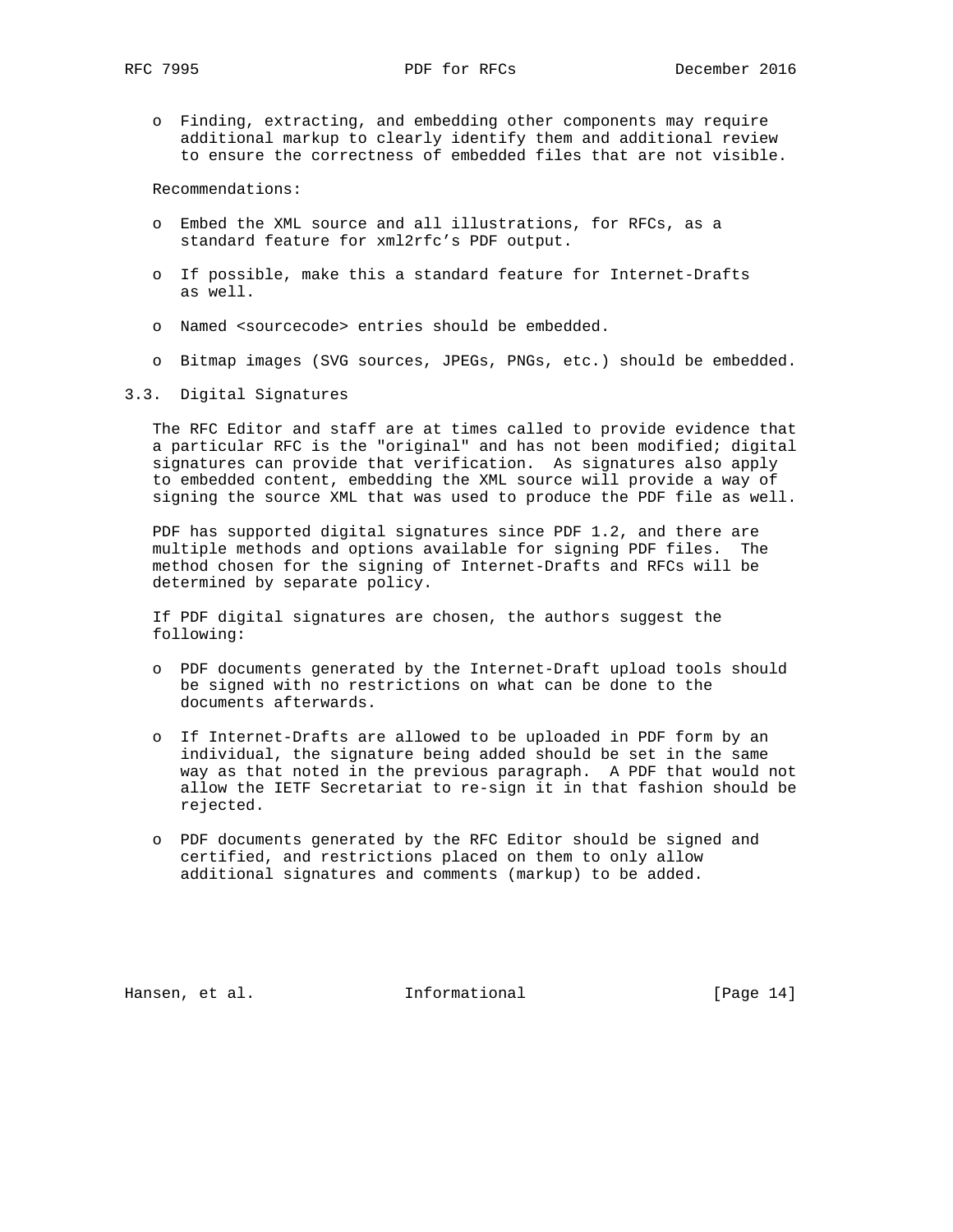4. Security Considerations

The following security considerations apply:

Threats:

- o There is a risk that user-submitted Internet-Drafts in PDF might contain malware that targets a vulnerability in one of the deployed PDF consumers (readers, printers, validation tools, etc.) in use.
- o There is a small risk that a PDF production toolset might itself have some vulnerability by which it could be tricked into producing malware-bearing PDF files.
- o Section 7 of [RFC3778] describes some additional security considerations for PDF, although this specification is intended to avoid features (like scripting) that might trigger some of those concerns.

Mitigations:

- o The toolsets for producing PDFs need careful security reviews before deploying broadly.
- o If users are allowed to submit Internet-Drafts in PDF, such PDF files should be examined carefully for conformance to this specification, as well as any known exploits of deployed PDF software.

Hansen, et al. 10 Informational [Page 15]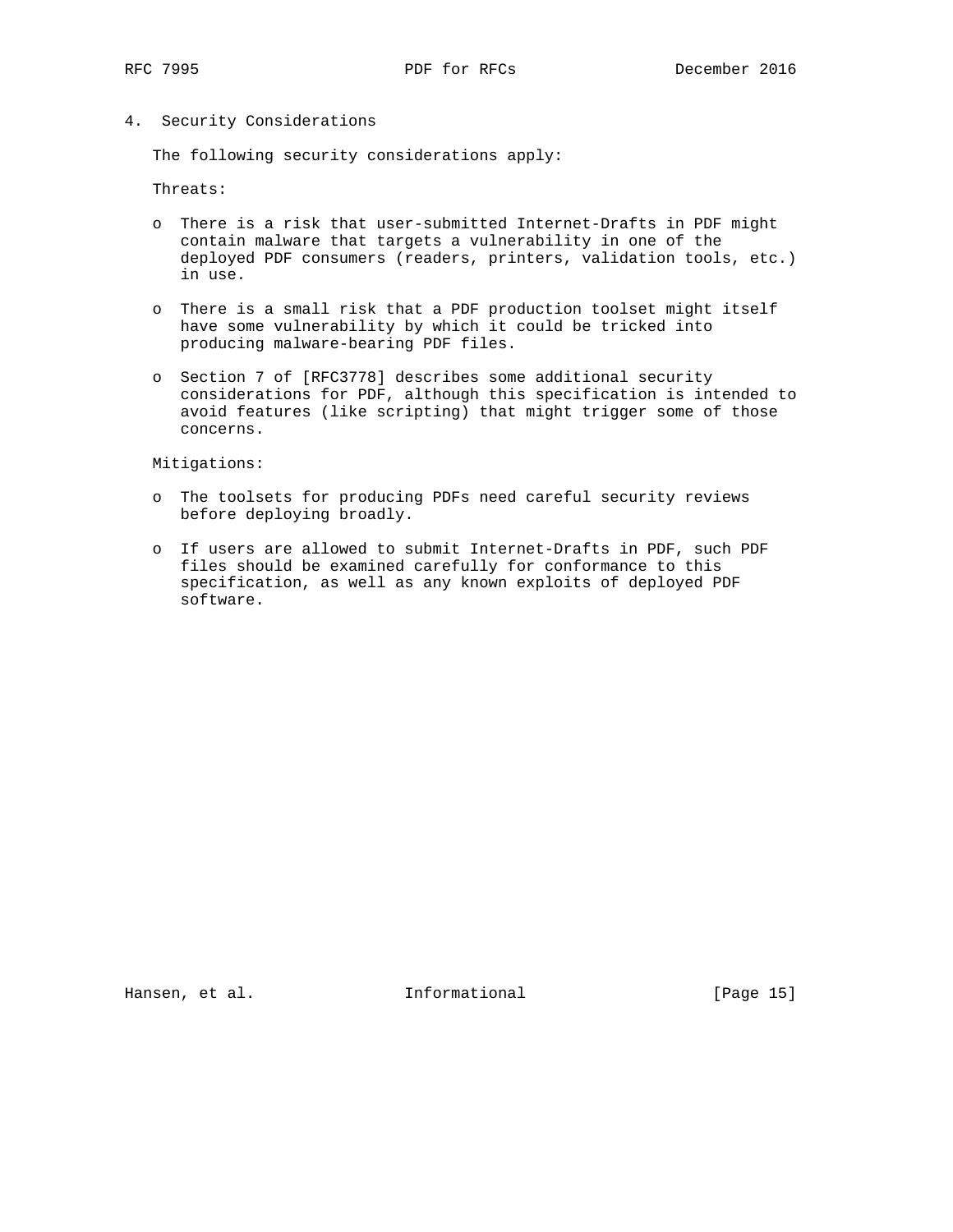- 5. References
- 5.1. Normative References
	- [PDF] ISO, "Document management -- Portable document format -- Part 1: PDF 1.7", ISO 32000-1, 2008.

Also available free from Adobe.

 [XMP] ISO, "Graphic technology -- Extensible metadata platform (XMP) specification -- Part 1: Data model, serialization and core properties", ISO 16684-1, 2012.

> Not available free, but there are a number of descriptive resources, e.g., <http://en.wikipedia.org/wiki/ Extensible\_Metadata\_Platform>.

- [PDFA2] ISO, "Document management -- Electronic document file format for long-term preservation -- Part 2: Use of ISO 32000-1 (PDF/A-2)", ISO 19005-2, 2011.
- [PDFA3] ISO, "Document management -- Electronic document file format for long-term preservation -- Part 3: Use of ISO 32000-1 with support for embedded files (PDF/A-3)", ISO 19005-3, 2012.
- [PDFUA] ISO, "Document management applications -- Electronic document file format enhancement for accessibility -- Part 1: Use of ISO 32000-1 (PDF/UA-1)", ISO 14289-1, 2014.
- [RFC3778] Taft, E., Pravetz, J., Zilles, S., and L. Masinter, "The application/pdf Media Type", RFC 3778, DOI 10.17487/RFC3778, May 2004, <http://www.rfc-editor.org/info/rfc3778>.

Hansen, et al. 10 Informational [Page 16]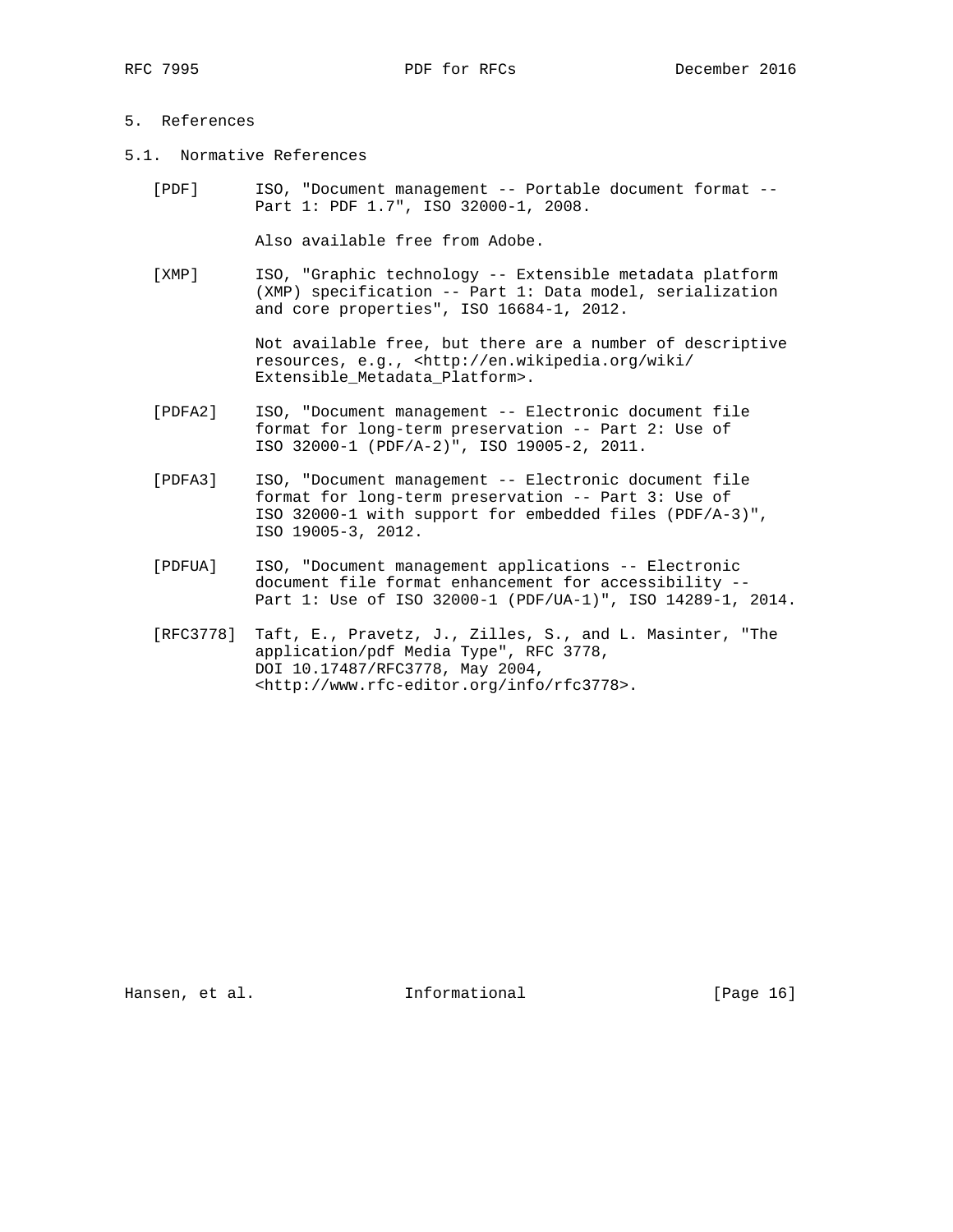# 5.2. Informative References

- [RFC2346] Palme, J., "Making Postscript and PDF International", RFC 2346, DOI 10.17487/RFC2346, May 1998, <http://www.rfc-editor.org/info/rfc2346>.
- [RFC6949] Flanagan, H. and N. Brownlee, "RFC Series Format Requirements and Future Development", RFC 6949, DOI 10.17487/RFC6949, May 2013, <http://www.rfc-editor.org/info/rfc6949>.
- [RFC7322] Flanagan, H. and S. Ginoza, "RFC Style Guide", RFC 7322, DOI 10.17487/RFC7322, September 2014, <http://www.rfc-editor.org/info/rfc7322>.
- [RFC7991] Hoffman, P., "The "xml2rfc" Version 3 Vocabulary", RFC 7991, DOI 10.17487/RFC7991, December 2016, <http://www.rfc-editor.org/info/rfc7991>.
- [RFC7997] Flanagan, H., Ed., "The Use of Non-ASCII Characters in RFCs", RFC 7997, DOI 10.17487/RFC7997, December 2016, <http://www.rfc-editor.org/info/rfc7997>.
- [RFC7993] Flanagan, H., "Cascading Style Sheets (CSS) Requirements for RFCs", RFC 7993, DOI 10.17487/RFC7993, December 2016, <http://www.rfc-editor.org/info/rfc7993>.
- [RFC7992] Hildebrand, J., Ed., and P. Hoffman, "HTML Format for RFCs", RFC 7992, DOI 10.17487/RFC7992, December 2016, <http://www.rfc-editor.org/info/rfc7992>.
- [APP-PDF] Hardy, M., Masinter, L., Markovic, D., Johnson, D., and M. Bailey, "The application/pdf Media Type", Work in Progress, draft-hardy-pdf-mime-04, September 2016.

Hansen, et al. 100 mm informational [Page 17]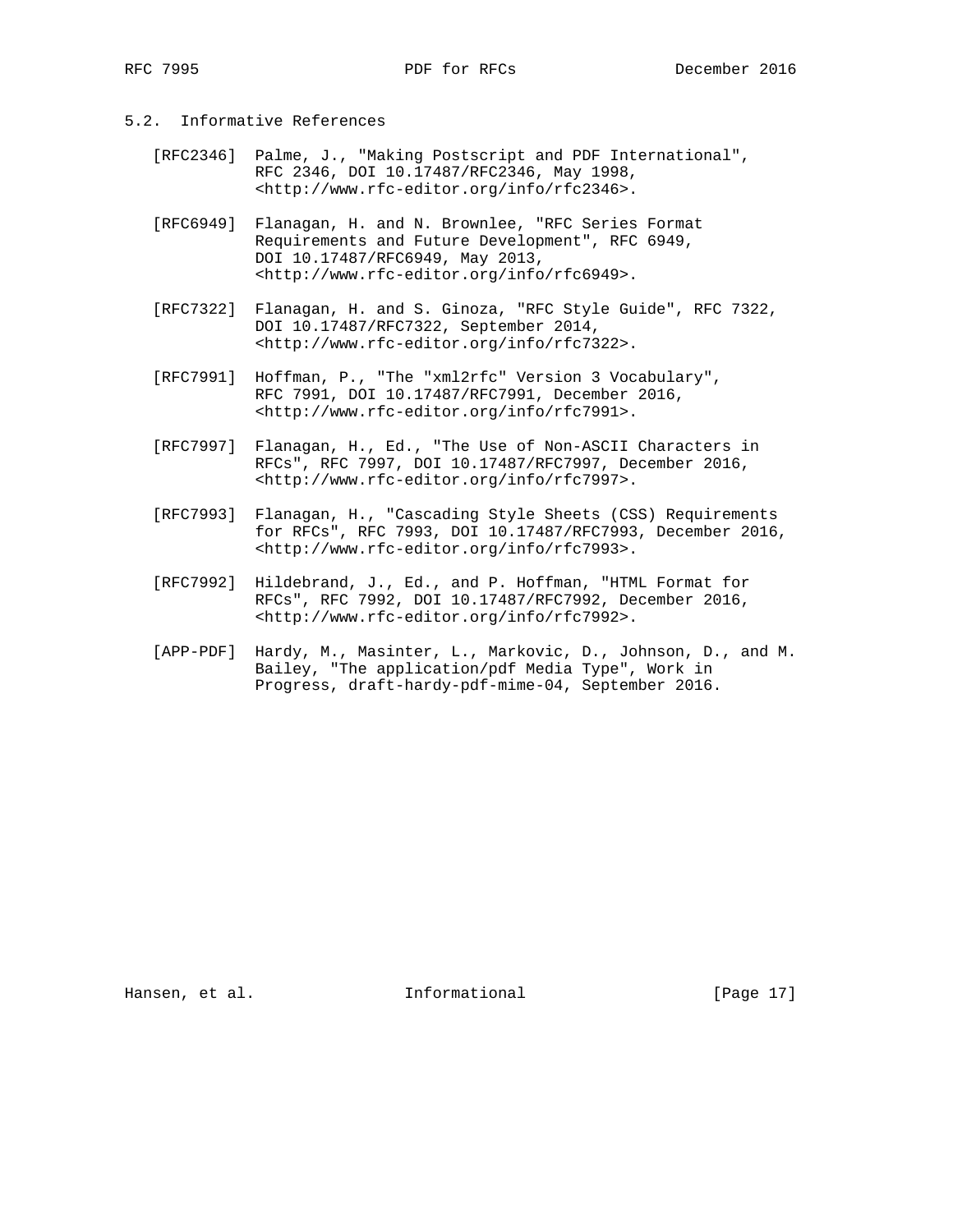Appendix A. History and Current Use of PDF with RFCs and Internet-Drafts

NOTE: This section is meant as an overview to give some background.

A.1. RFCs

 The RFC Series has for a long time accepted Postscript renderings of RFCs, either in addition to or instead of the text renderings of those same RFCs. These have usually been produced when there was a complicated figure or mathematics within the document. For example, consider the figures and mathematics found in RFCs 1119 and 1142, and compare the figures found in the text version of RFC 3550 with those in the Postscript version. The RFC Editor has provided a PDF rendering of RFCs. Usually, this has been a print of the text file that does not take advantage of any of the broader PDF functionality, unless there was a Postscript version of the RFC, which would then be used by the RFC Editor to generate the PDF.

A.2. Internet-Drafts

 In addition to PDFs generated and published by the RFC Editor, the IETF tools community has also long supported PDF for Internet-Drafts. Most RFCs start with Internet-Drafts, edited by individual authors. The Internet-Drafts submission tool at <https://datatracker.ietf.org/ submit/> accepts PDF and Postscript files in addition to the (required) text submission and (currently optional) XML. If a PDF wasn't submitted for a particular version of an Internet-Draft, the tools would generate one from the Postscript, HTML, or text.

Appendix B. Paged Content Layout Quality

 The process of creating a paged document from running text typically involves ensuring that related material is present on the same page together and that artifacts of pagination don't interfere with easy reading of the document. Typical high-quality layout processors do several things:

Widow and Orphan Management: Widows and orphans

 (<https://en.wikipedia.org/wiki/Widows\_and\_orphans>) should be avoided automatically (unless the entire paragraph is only one line). Ensure that a page break does not occur after the first line of a paragraph (orphans), if necessary, using slightly longer page sizes. Similarly, ensure that a page break does not occur before the last line of a paragraph (widows).

Hansen, et al. 10 Informational [Page 18]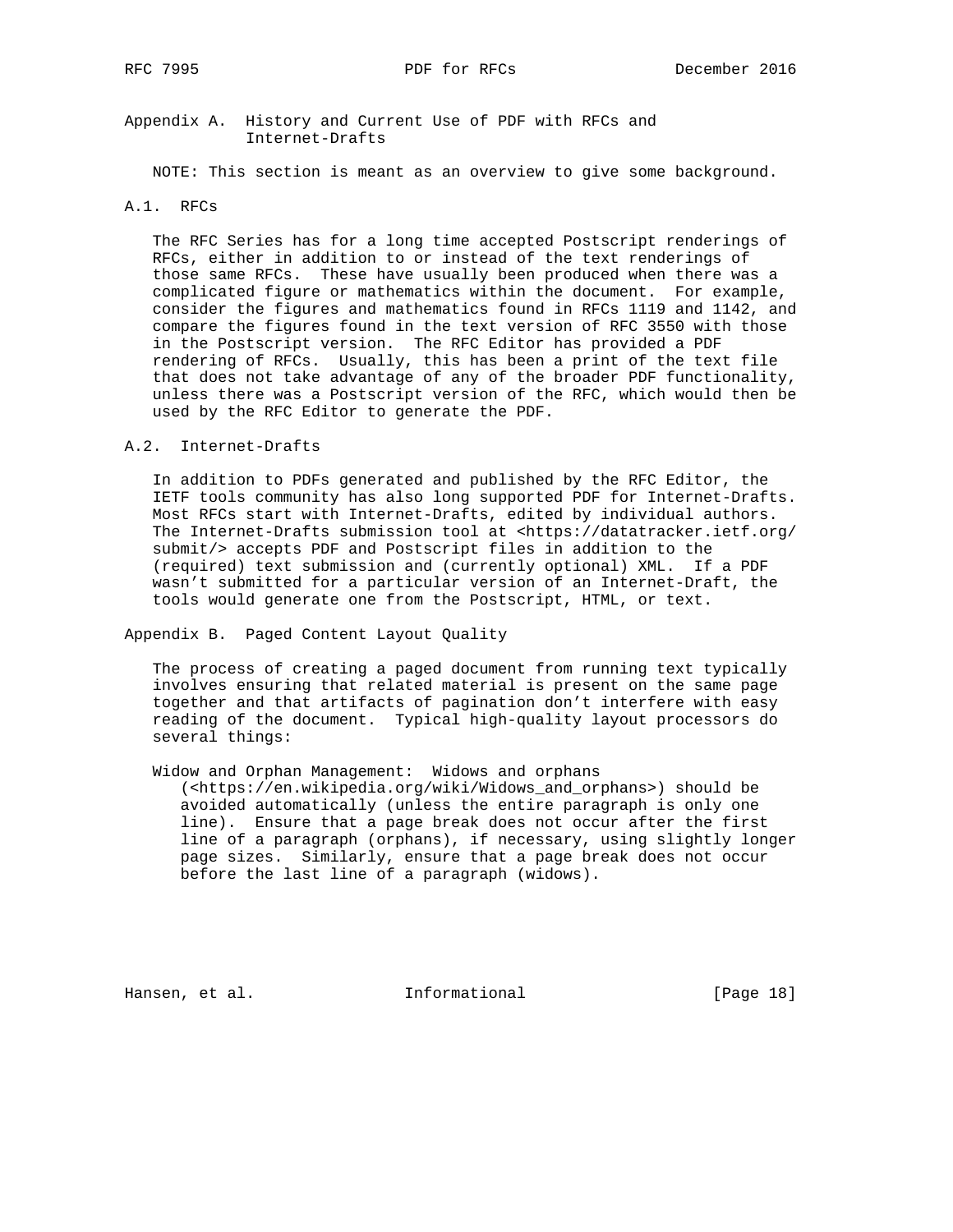- Keep Section Heading Contiguous: Do not insert a page break immediately after a section heading. If there isn't room on a page for the first (two) lines of a section after the section heading, insert a page break before the heading.
- Avoid Splitting Artwork: Figures should not be split from figure titles. If possible, keep the figure on the same page as the (first) mention of the figure.
- Headers for Long Tables after Page Breaks: Another common option in producing paginated documents is to include the column headings of a table if the table cannot be displayed on a single page. Similarly, tables should not be split from the table titles.
- keepWithNext and keepWithPrevious: The XML attributes "keepWithNext" and "keepWithPrevious" should be used and followed whenever possible.
- Whitespace Preservation: The Unicode Points for XML entities such as Non-Breaking Space (nbsp) and Non-Breaking Hyphen (nbhy) should be followed as directed whenever possible.

Appendix C. Tooling

 This section discusses tools for viewing, comparing, creating, manipulating, and transforming PDF files, including those currently in use by the RFC Editor and Internet-Drafts, as well as outlining available PDF tools for various processes.

### C.1. PDF Viewers

 As with most file formats, PDF files are experienced through a reader or viewer of PDF files. For most of the common platforms in use (iOS, OS X, Windows, Android, ChromeOS, Kindle) and for most browsers (Edge, Safari, Chrome, Firefox), PDF viewing is built in. In addition there are many PDF viewers available for download and installation.

 PDF viewers vary in capabilities, and it is important to note which PDF viewers support the features utilized in PDF RFCs and Internet-Drafts (features such as links, digital signatures, Tagged PDF, and others mentioned in Section 3).

## C.2. Printers

 While almost all viewers also support the printing of PDF files, printing is one of the most important use cases for PDFs. Some printers have direct PDF support.

Hansen, et al. 10 Informational [Page 19]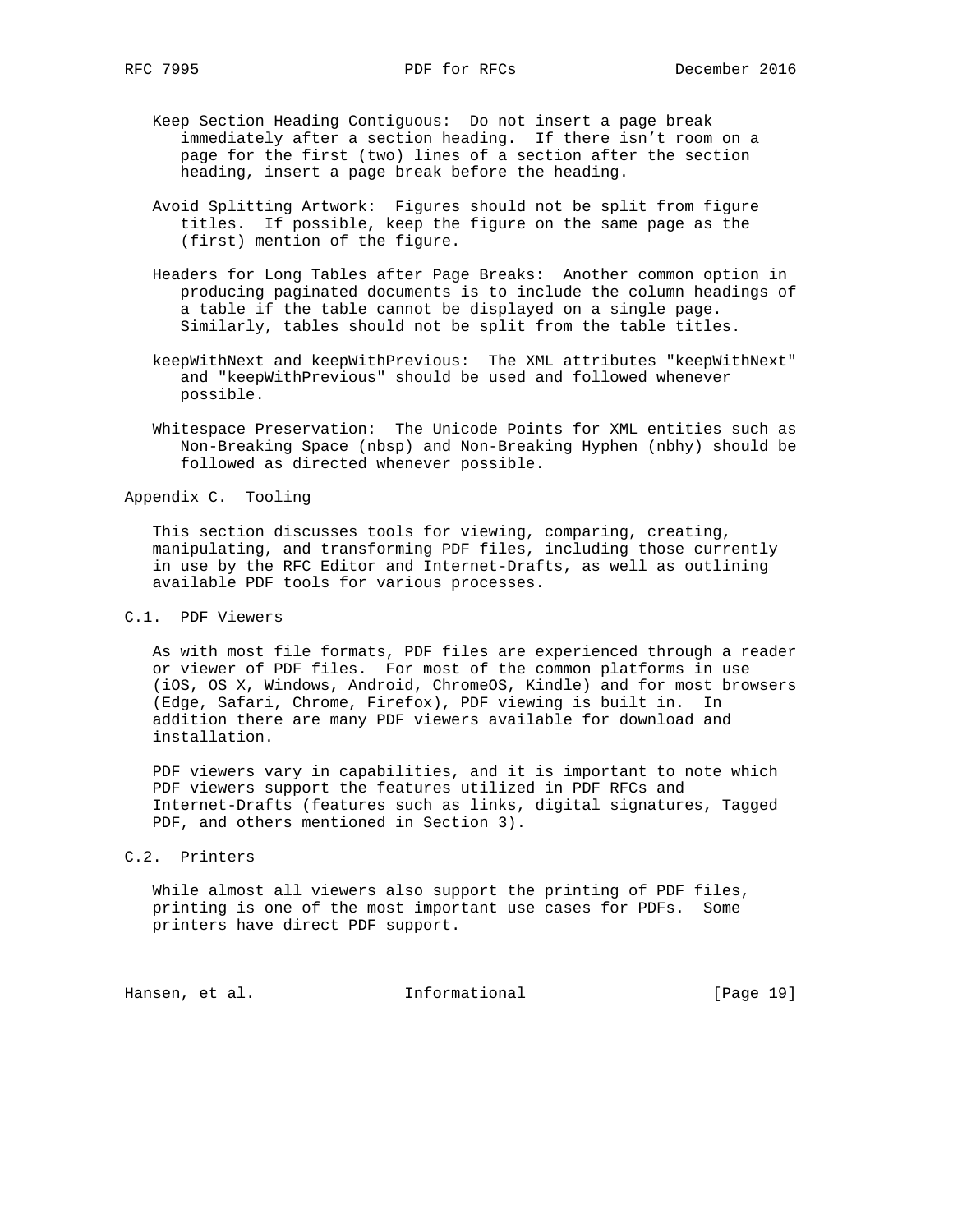# C.3. PDF Generation Libraries

 Because the xml2rfc format is a unique format, software for converting XML source documents to the various formats will be needed, including PDF generation.

 One promising direction is suggested in <http://greenbytes.de/tech/webdav/rfc2629xslt/ rfc2629xslt.html#output.pdf.fop>: using XSLT (Extensible Stylesheet Language Transformations) to generate XSL-FO (XSL Formatting Objects); XSL-FO is then processed by a FOP (Formatting Objects Processor) such as Apache FOP.

 Several libraries are also available for generating PDF signatures. The choice of library to use for xml2pdf will depend on many factors: programming language, quality of implementation, quality of PDF generated, support, cost, availability, and so forth.

### C.4. Typefaces

 Various typefaces are available that might satisfy the requirements of this document. Google's Noto typeface family <https://www.google.com/get/noto/> supports a significant subset of Unicode and includes fixed-width, serif, and sans-serif styles. Another potentially useful set of typefaces (without extensive Unicode support, however) includes:

- o Source Sans Pro <https://en.wikipedia.org/wiki/Source\_Sans\_Pro>
- o Source Serif Pro <https://en.wikipedia.org/wiki/Source\_Serif\_Pro>
- o Source Code Pro <https://en.wikipedia.org/wiki/Source\_Code\_Pro>

 Another font that looks promising for its broad Unicode support is Skolar <https://www.rosettatype.com/Skolar>, but it requires licensing.

## C.5. Other Tools

 In addition to generating and viewing PDF, other categories of PDF tools are available and may be useful both during specification development and for published RFCs. These include tools for comparing two PDFs, checkers that could be used to validate the results of conversion, reviewing and commentary tools that attach annotations to PDF files, and digital signature creation and validation.

Hansen, et al. 100 mm informational [Page 20]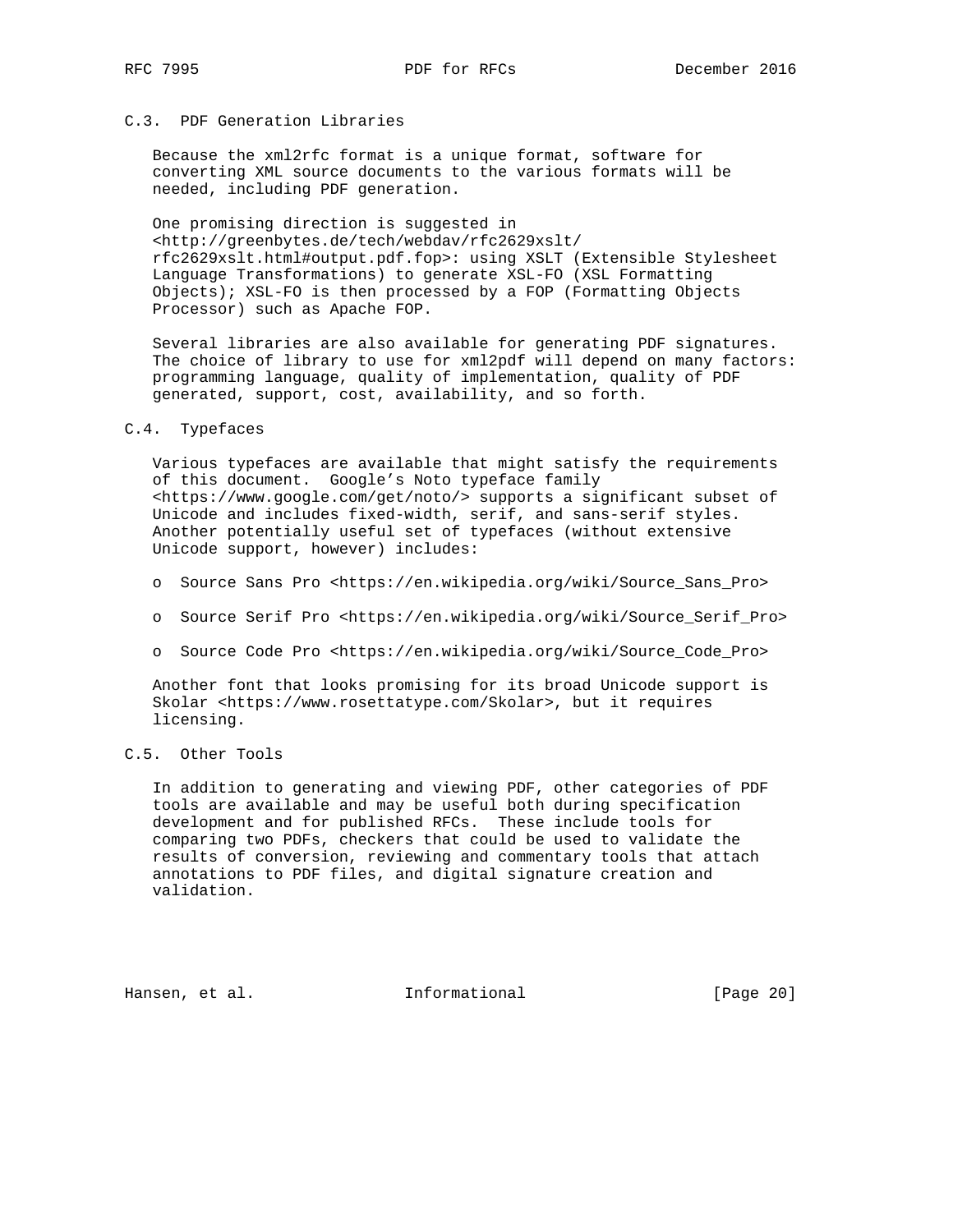Validation of an arbitrary author-generated PDF file would be quite difficult; there are few PDF validation tools. However, if RFCs and Internet-Drafts are generated by conversion from XML via xml2rfc, then explicit validation of PDF and adherence to expected profiles would mainly be useful to ensure that xml2rfc has functioned properly.

 Recommendation: Discourage (but allow) submission of a PDF representation for Internet-Drafts. In most cases, the PDF for an Internet-Draft should be produced automatically when XML is submitted, with an opportunity to verify the conversion.

IAB Members at the Time of Approval

 The IAB members at the time this memo was approved were (in alphabetical order):

 Jari Arkko Ralph Droms Ted Hardie Joe Hildebrand Russ Housley Lee Howard Erik Nordmark Robert Sparks Andrew Sullivan Dave Thaler Martin Thomson Brian Trammell Suzanne Woolf

Acknowledgements

 The input of the following people is gratefully acknowledged: Nevil Brownlee (ISE), Brian Carpenter, Chris Dearlove, Martin Duerst, Heather Flanagan (RSE), Joe Hildebrand, Paul Hoffman, Duff Johnson, Ted Lemon, Sean Leonard, Henrik Levkowetz, Julian Reschke, Adam Roach, Leonard Rosenthol, Alice Russo, Robert Sparks, Andrew Sullivan, and Dave Thaler.

Hansen, et al. 1nformational [Page 21]